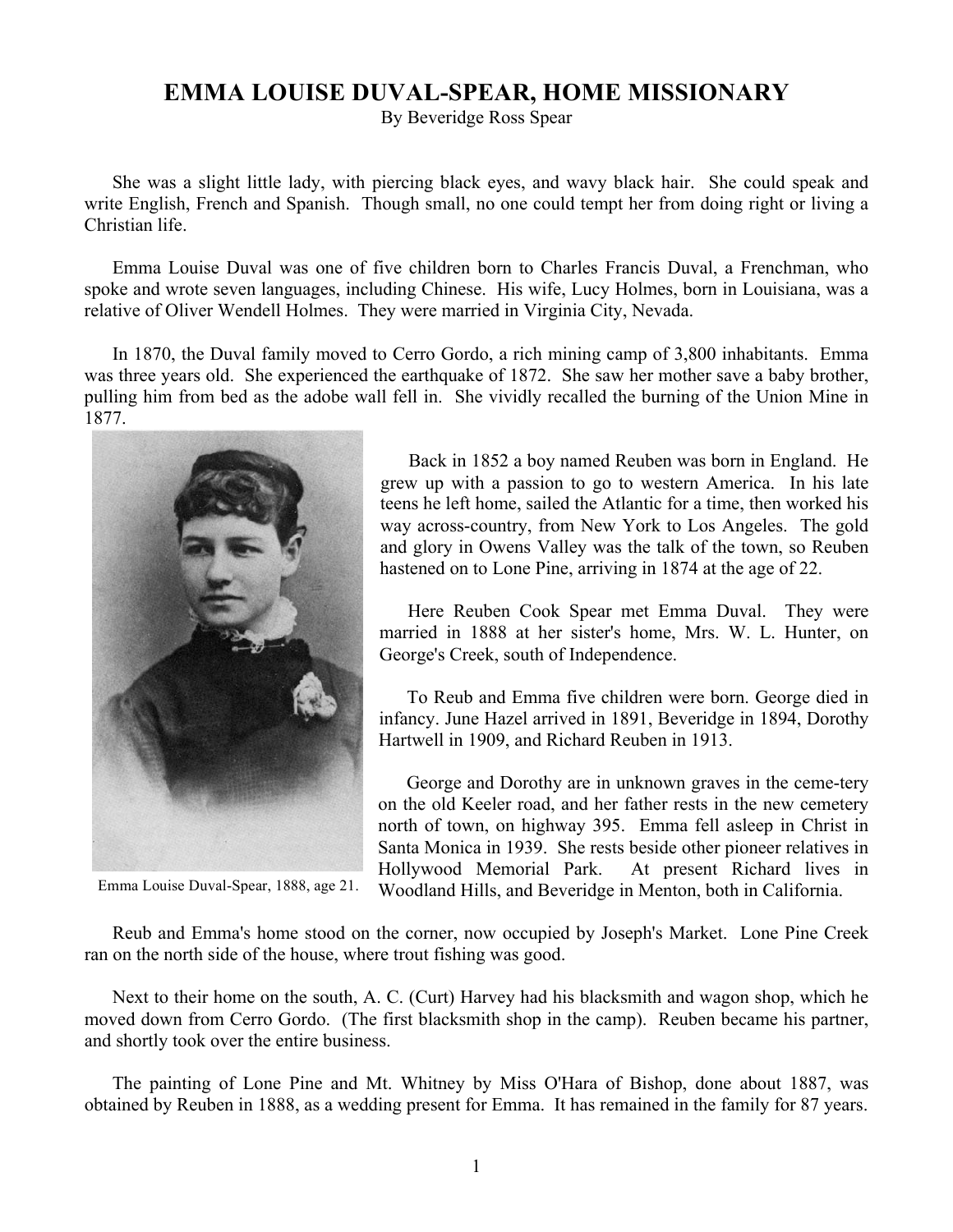In 1975 the Inyo-Mono Bank of Lone Pine placed it on permanent display for the people to admire. This is the only oil painting of its kind done in pioneer days of Inyo County. Its setting is Lone Pine, and belongs in the town where the artist did her work.

Soon after marriage Emma took the three eldest children of Frederick Spear, and mothered them until they were old enough to be on their own. Of these three, Katherine (Mrs. Jack Gilmore, now deceased), entered the hotel business in California, and became a millionaire. Mercy married O. C. Johnson of Lone Pine, a cattleman, and Samuel Spear, at one time was sheriff of Inyo County.

Mollie Stevens, daughter of Colonel Stevens, who built the sawmill in Cottonwood Canyon, instructed Emma in music, and inspired her to teach. Emma played the organ well. On occasions entire evenings were spent in the Spear home rehearsing for some musical event, or town celebration. Emma taught music for  $50¢$  a lesson, and sometimes free.

Before marriage June studied music at the University of the Pacific, San Jose, California. Her silvery voice was a high lyric soprano. After returning home, she gave concerts throughout the valley, and was also an accomplished pianist. ic, San Jose, California. Her silvery voice was a<br>oprano. After returning home, she gave concerts<br>he valley, and was also an accomplished pianist.<br>Colonel Sherman Stevens

In 1913 she married Raymond W. Spear of Boise, Idaho. They had four children, two boys and two girls. June passed



(Photo courtesy of Bob Likes - *From This Mountain*)

to an untimely grave in 1919. Then Emma took the four children and cared for them seven years. Thus Emma reared three families in her lifetime. In the meantime Myrtle Spear, sister to Bob Larson, came to town and assisted Emma with her burdens.

The building presently used for storage back of the Locust Street School in Lone Pine was the original Methodist Church, located one block east on the same street.

In this church, Emma kept a Sunday School going year after year in the absence of a minister. She gathered the children in, and taught them the Bible as best she knew. At this late date, a few are still in Lone Pine, and Independence who attended her classes.

Later Reub bought the Harry Hallock ranch a half mile north of the Pangborn subdivision. While living here Emma became deeply interested in the second coming of Christ, the seventh-day Sabbath, and the Seventh Day Adventist Church.

She was baptized in Owens River by Pastor I. P. Dillon. Because of these convictions she started a church service in her home, and a weekly Sabbath School. While she mothered the grandchildren, she hired a teacher and started a church school on the ranch. Neighbor children attended this day school. These home activities continued from about 1918 to 1925.

This threefold home project of church services, Sabbath School, and the parochial grade school, was the beginning of the Lone Pine Seventh-Day Adventist church now located on the corner of Mt. Whitney Drive and Mountain View Avenue.